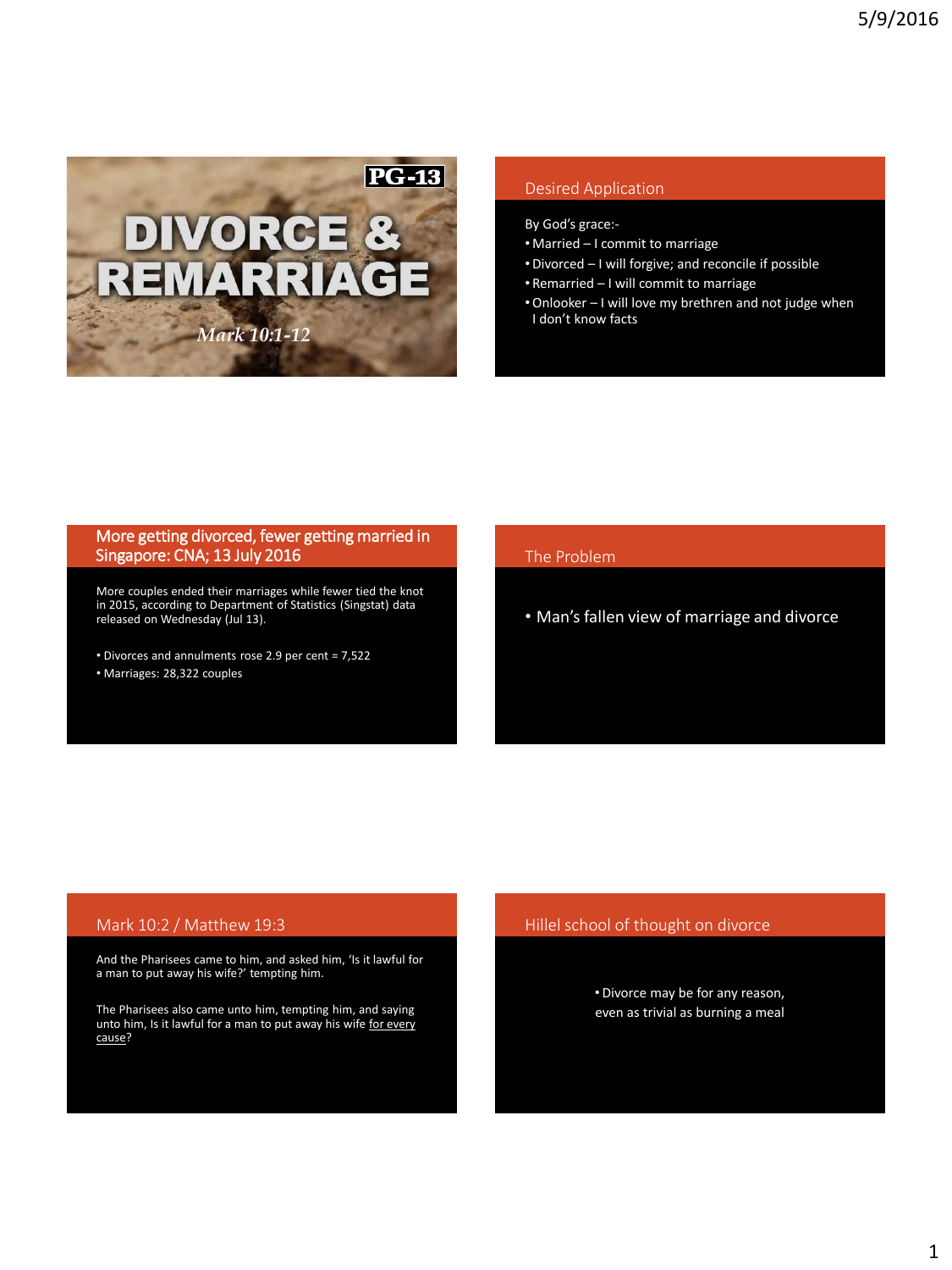### Mark 10:3-4

And he answered and said unto them, What did Moses command you?

And they said, Moses suffered to write a bill of divorcement, and to put her away.

## Deuteronomy 24: 1-4

When a man hath taken a wife, and married her, and it come to pass that she find no favour in his eyes, because he hath found some uncleanness in her: then let him write her a bill of divorcement, and give *it* in her hand, and send her out of his house. And when she is departed out of his house, she may go and be another man's *wife*.

# Deuteronomy 24: 1-4

And *if* the latter husband hate her, and write her a bill of divorcement, and giveth *it* in her hand, and sendeth her out of his house; or if the latter husband die, which took her *to be* his wife; her former husband, which sent her away, may not take her again to be his wife, after that she is defiled; for that *is* abomination before the LORD:…

## Mark 10:5-9

And Jesus answered and said unto them, For the hardness of your heart he wrote you this precept. But from the beginning of the creation God made them male and female. For this cause shall a man leave his father and mother, and cleave to his wife; And they twain shall be one flesh: so then they are no more twain, but one flesh. What therefore God hath joined together, let not man put asunder.

## Mark 10:11-12

And he saith unto them, Whosoever shall put away his wife, and marry another, committeth adultery against her (i.e. *first wife*). And if a woman shall put away her husband, and be married to another, she committeth adultery.

## Divorce & Remarriage

•Man's fallen view of marriage and divorce

God's view: Marriage is commitment for life!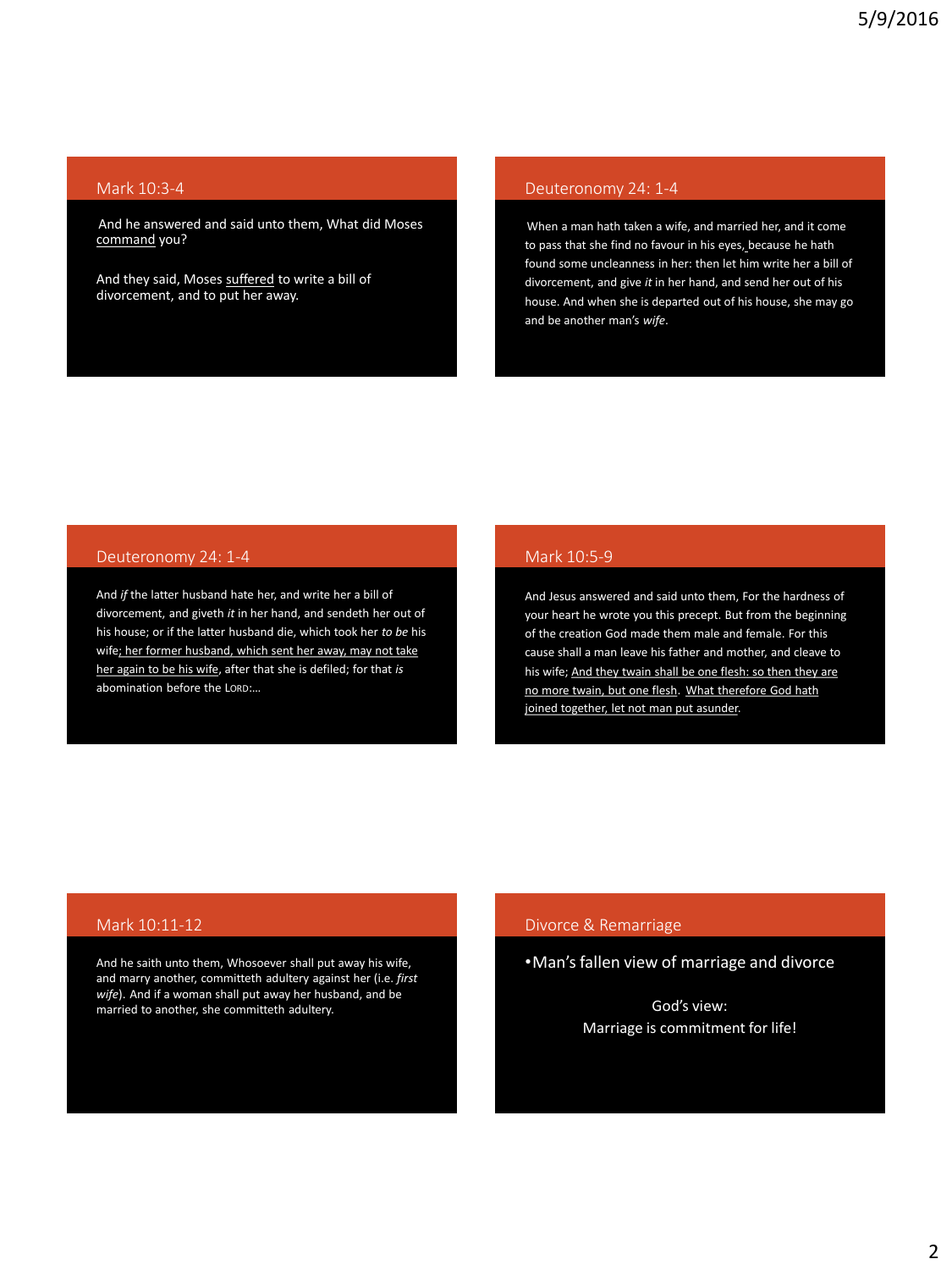## Desired Application

#### By God's grace:-

• Married – I commit to marriage

## Desired Application

By God's grace:-

- Married I commit to marriage
- Divorced I will forgive; and reconcile if possible

## 1 Corinthians 7:11

And unto the married I command, *yet* not I, but the Lord, Let not the wife depart from *her* husband: but and if she depart, let her remain unmarried, or be reconciled to *her* husband: and let not the husband put away *his* wife.

### Command to forgive ~ Luke 17:3-4

Take heed to yourselves: If thy brother trespass against thee, rebuke him; and if he repent, forgive him.

And if he trespass against thee seven times in a day, and seven times in a day turn again to thee, saying, I repent; thou shalt forgive him.

### Desired Application

By God's grace:-

- Married I commit to marriage
- Divorced I will forgive; and reconcile if possible

### The Protection

• God extends mercy to the innocent party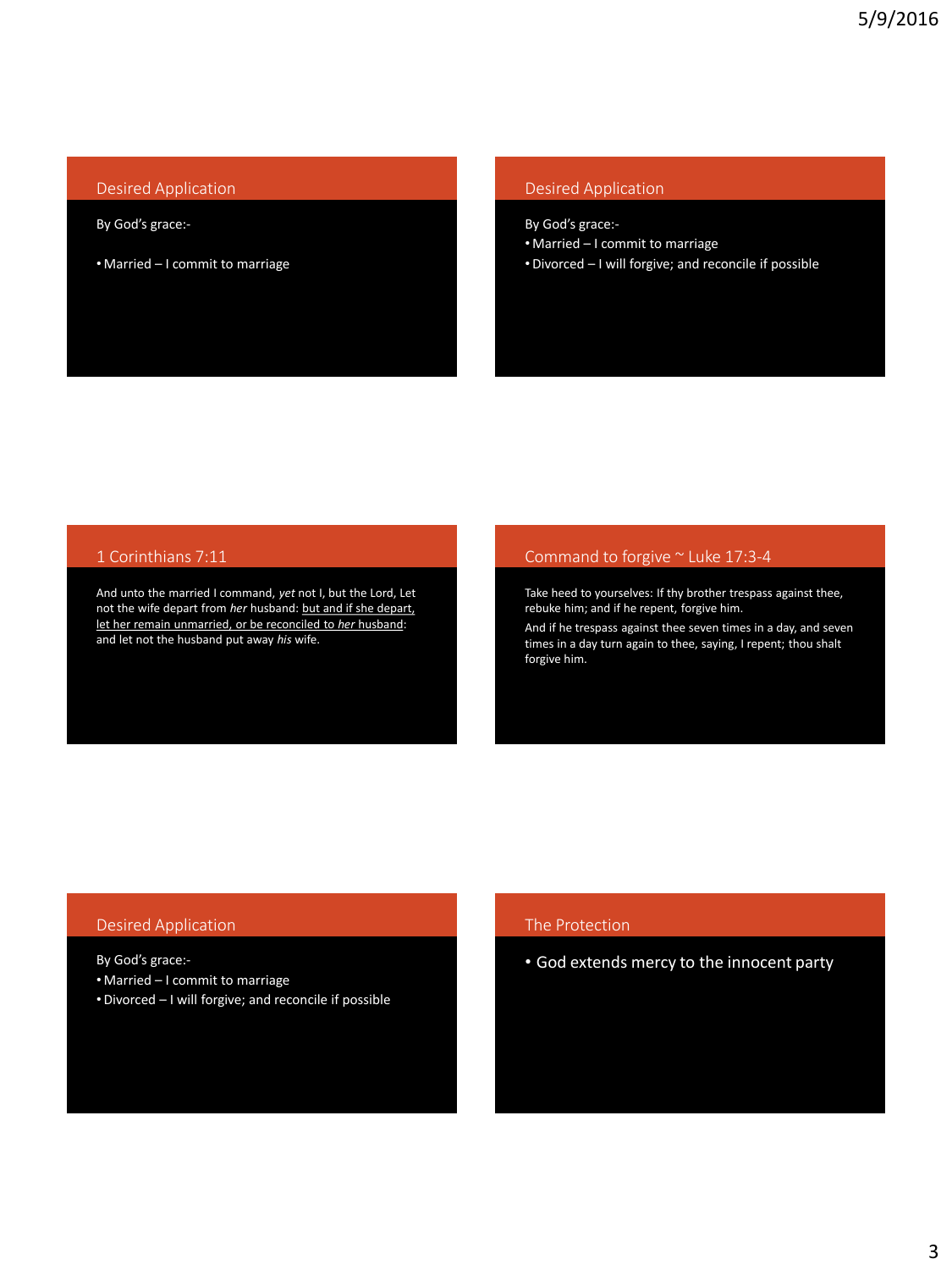### Mark 10:5-9

And Jesus answered and said unto them, For the hardness of your heart he wrote you this precept. …

## Deut 24: 1-4

When a man hath taken a wife, and married her, and it come to pass that she find no favour in his eyes, because he hath found some uncleanness in her: then let him write her a bill of divorcement, and give *it* in her hand, and send her out of his house. And when she is departed out of his house, she may go and be another man's *wife*.

### Matthew 19:9

And I say unto you, Whosoever shall put away his wife, except it be for fornication (*pornei*a - sexual immorality), and shall marry another, committeth adultery: and whoso marrieth her which is put away doth commit adultery.

### The Protection

- God extends mercy to the innocent
	- sexual immorality
	- unbelieving spouse abandons

## 1 Corinthians 7

• Believer is not to initiate the breaking of marriage covenant

"let him not put her away" (v.12) "let her not leave him" (v.13)

# 1 Corinthians 7

•If unbelieving spouse chooses to depart (desert) the family (v.15)

Believer NOT BOUND

- = Not IN BONDAGE
- = Not ENSLAVED to marriage
- that unbeliever wants to end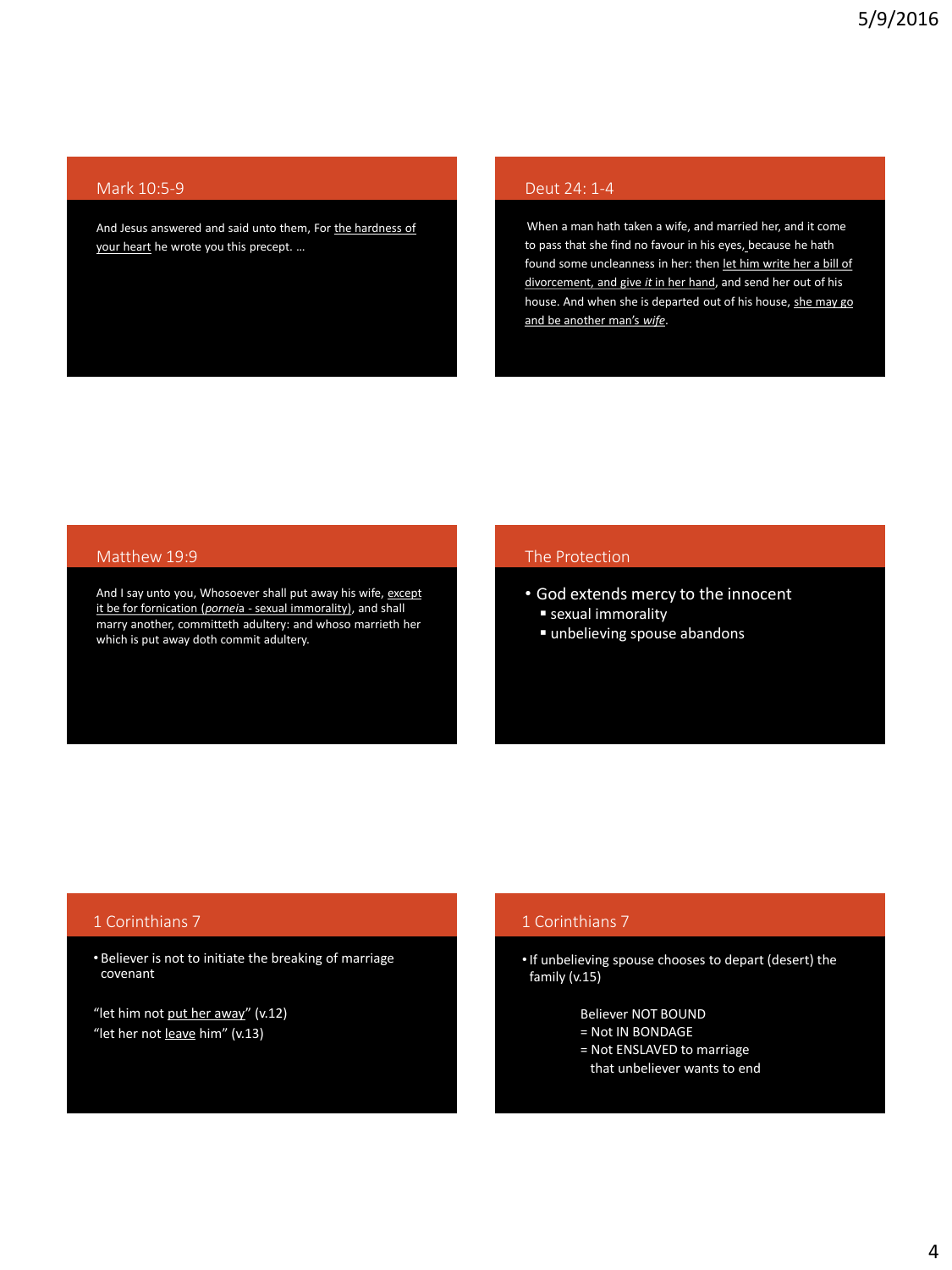## Divorce & Remarriage

- Address the Problem *– Commit to marriage for life*
- Extend the Protection
	- *Show mercy to innocent parties*

## Divorce & Remarriage

- Address the Problem *- Commit to marriage for life*
- Extend the Protection - *Show mercy to innocent parties*
- Check the Perspective
	- *Repent truly of sin*

### Desired Application

#### By God's grace:-

- Married I commit to marriage
- Divorced I will forgive; and reconcile if possible
- Remarried I will commit to marriage

### Divorce & Remarriage

- Address the Problem *- Commit to marriage for life*
- Extend the Protection
	- *Show mercy to innocent parties*
- Check the Perspective - *Repent truly of sin*
	- *Don't judge what you don't know*

### PPCC by-law on divorce

If anyone intends to divorce or remarry, please consult the church council.

## Divorce & Remarriage

- Address the Problem *- Commit to marriage for life*
- Extend the Protection
- *Show mercy to innocent parties*
- Check the Perspective - *Repent truly of sin*
	- *Don't judge what you don't know*